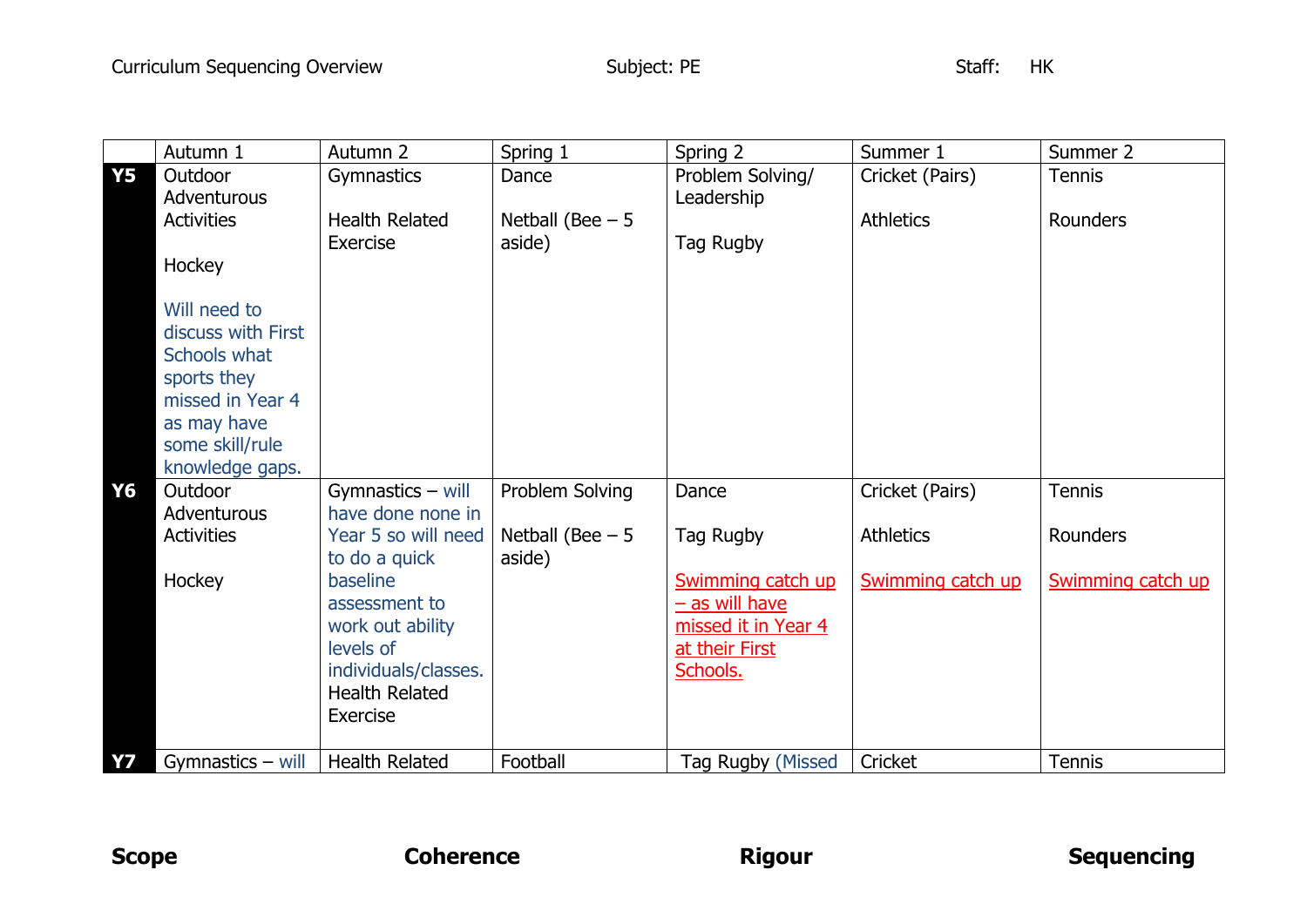|    | need to do some<br><b>KS2</b> gymnastics<br>first as missed<br>Year 6. | Exercise<br><b>Basketball</b>                                                                                                                                                                             | Netball (7 aside)                                                                              | Year 6 so will need<br>to recap basics<br>learnt in Year 5). | <b>Athletics</b> | Rounders        |
|----|------------------------------------------------------------------------|-----------------------------------------------------------------------------------------------------------------------------------------------------------------------------------------------------------|------------------------------------------------------------------------------------------------|--------------------------------------------------------------|------------------|-----------------|
|    |                                                                        |                                                                                                                                                                                                           |                                                                                                | Handball                                                     |                  |                 |
|    | Hockey                                                                 |                                                                                                                                                                                                           |                                                                                                |                                                              |                  |                 |
| Y8 | <b>Basketball</b>                                                      | Gymnastics $-$ will<br>need to do some<br>more basic gym                                                                                                                                                  | Football                                                                                       | <b>Health Related</b><br>Exercise                            | Cricket          | <b>Tennis</b>   |
|    | Hockey                                                                 | before moving on<br>to flight/vaulting.<br>Tag Rugby (Could<br>this change to<br>contact rugby if<br>same gender<br>groups)<br>(Missed Year 7 so<br>will need to recap<br>basics learnt in<br>Year $5$ ). | Netball (7 aside) -<br>(Missed Year 6 so<br>will need to recap<br>basics learnt in<br>Year 5). | Handball                                                     | <b>Athletics</b> | <b>Rounders</b> |

Assessment – First lesson of each sport block to evaluate level of understanding of rules and basic skill retention from previous year(s). This may be lower than normal due to missing of certain sports for certain year groups due to COVID. Assessment (visual, verbal questioning/quiz)